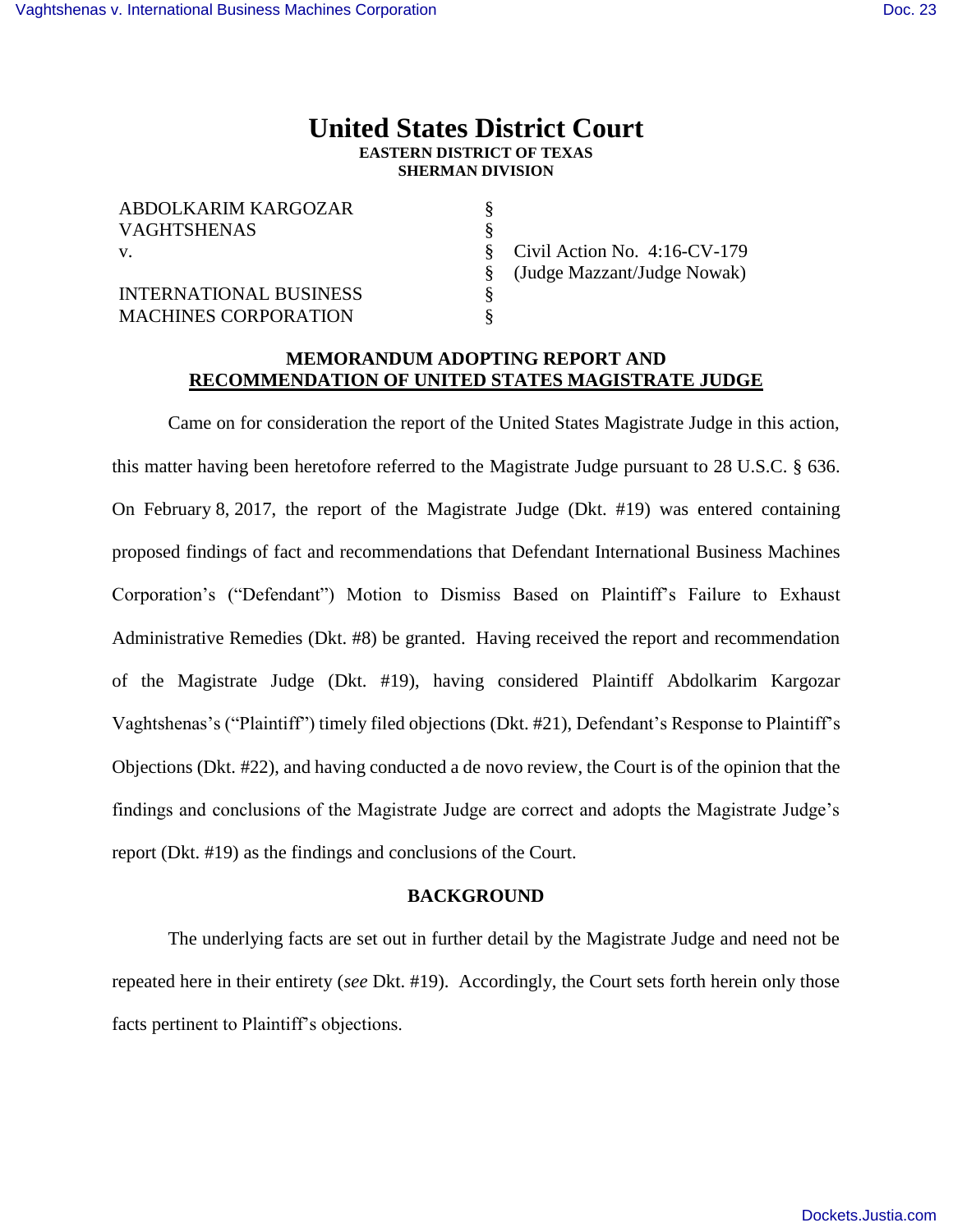Plaintiff filed the present lawsuit in the 429th District Court, Collin County, Texas, on October 9, 2015, claiming Defendant, his former employer, discriminated against him on the basis of his race and/or gender (Dkt. #3, Exhibit B). Plaintiff also claimed Defendant acted negligently in failing to ameliorate its race and/or gender discrimination (Dkt. #3, Exhibit B). Plaintiff alleges, and Defendant does not contest, Defendant terminated Plaintiff's employment on October 13, 2014, which was 361 days prior to Plaintiff's filing suit in the present case (*see*  Dkt. #3, Exhibit B; Dkt. #8 at 2). Plaintiff filed no charge of discrimination with either the Equal Employment Opportunity Commission ("EEOC") or the Texas Workforce Commission ("TWC") prior to filing suit in this case (Dkt. #3, Exhibit B; Dkt. #11 at 1-2; *see also* Dkt. #8 at 1-2; Dkt. #12) and represents he still has not done so (Dkt. #21).

Defendant filed its Motion to Dismiss on March 30, 2016, asserting Plaintiff failed to state a claim upon which relief may be granted because Plaintiff has failed to exhaust his administrative remedies as required by Title VII of the Civil Rights Act of 1964 ("Title VII") and/or the Texas Commission on Human Rights Act ("TCHRA") (Dkt. #8). Defendant argues, as well, that Title VII and the TCHRA preempt Plaintiff's negligence claim (Dkt. #8). Plaintiff filed his Response to Motion to Dismiss (Dkt. #11) on April 15, 2016, and on April 25, 2016, Defendant filed its Reply to Response to Motion to Dismiss (Dkt. #12). The Magistrate Judge entered the report and recommendation on February 8, 2017 (Dkt. #19), recommending dismissal without prejudice of Plaintiff's race and gender discrimination claims and dismissal with prejudice of Plaintiff's negligence claim. Plaintiff timely filed his objections on February 17, 2017 (Dkt. #21), and Defendant filed its Response on February 27, 2017 (Dkt. #22).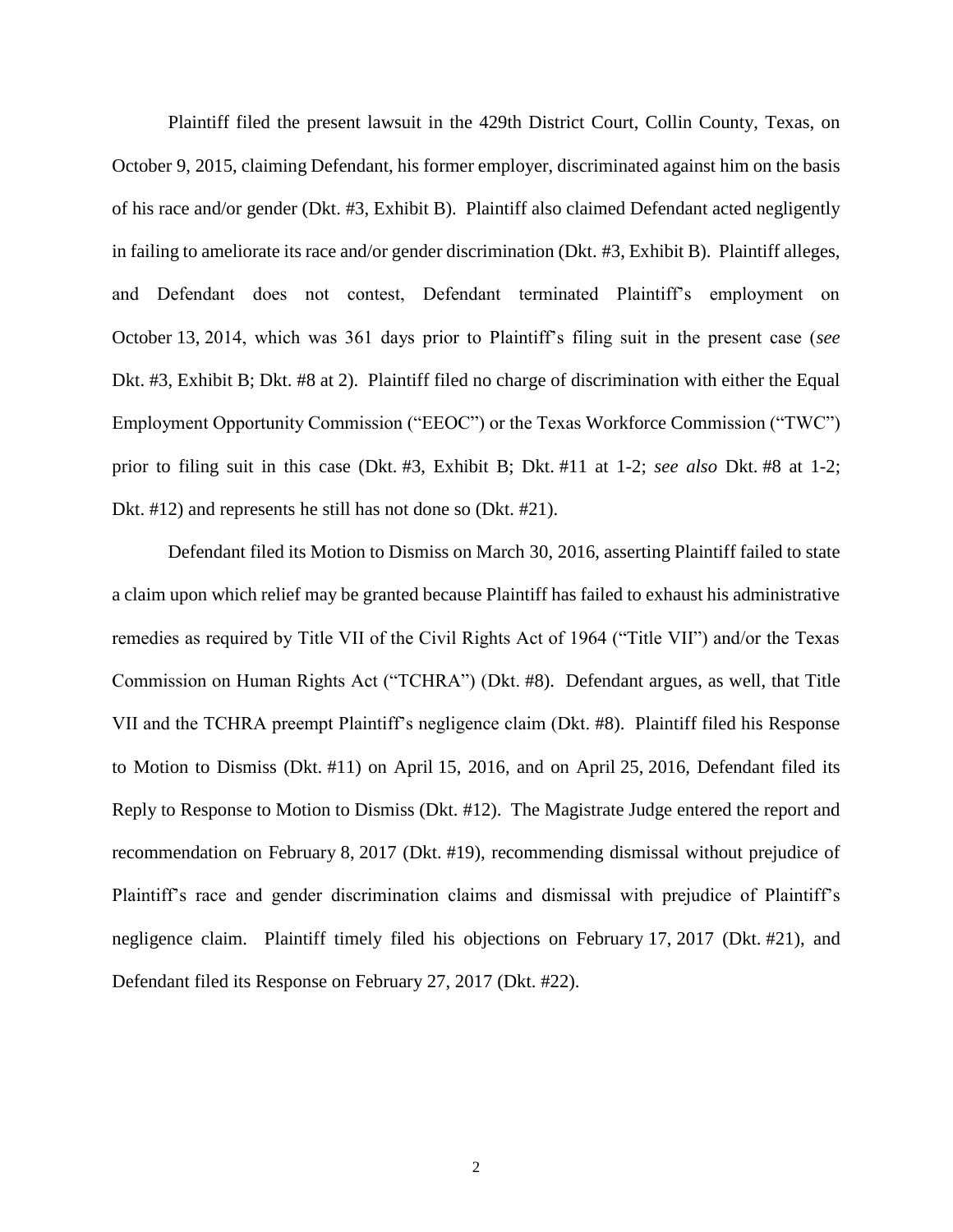#### **PLAINTIFF'S OBJECTIONS**

A party who files timely written objections to a magistrate judge's report and recommendation is entitled to a de novo review of those findings or recommendations to which the party specifically objects. 28 U.S.C.  $\S$  636(b)(1)(C); Fed. R. Civ. P. 72(b)(2)-(3). The Magistrate Judge's report specifically recommended that (1) "Plaintiff's gender and race discrimination claims should be dismissed without prejudice for failure to state a claim upon which relief may be granted" (Dkt. #19 at 8) and (2) "Plaintiff's negligence claim should be dismissed with prejudice" because it "grows out of the same facts as those that would support Title VII and TCHRA claims of discrimination" (Dkt. #19 at 9). Plaintiff's objections as stated impact only the Magistrate Judge's findings with regard to Plaintiff's discrimination claims. Plaintiff does not object to the Magistrate Judge's finding that the Plaintiff's negligence claim should be dismissed with prejudice because it is preempted by statute (*see* Dkt. #21). As such, and after de novo review of the record, the Court holds that the Magistrate Judge's findings that (1) Plaintiff's negligence claim grows out of the same facts as those supporting his Title VII and/or TCHRA discrimination claims and (2) such a claim is preempted by Title VII and/or the TCHRA are each correct. Accordingly, Plaintiff's negligence claim should be dismissed with prejudice. The Court now turns to Plaintiff's objections to the Magistrate Judge's finding that Plaintiff's case should be dismissed without prejudice<sup>1</sup> for his failure timely to file a charge of discrimination with the

<sup>&</sup>lt;sup>1</sup> The Court notes Plaintiff also complains the Magistrate Judge's dismissal "without prejudice" is troublesome given that Plaintiff complains of discrimination in this case (Dkt. #21 at 2). The Court clarifies for *pro se* Plaintiff that dismissal "without prejudice" merely means that Plaintiff's discrimination claims may later be refiled in a court of competent jurisdiction (if appropriate)—the label "without prejudice" is not a commentary on the content of the case. *See, e.g.*, *Randle v. Quarterman*, No. 3:09–CV–0416–D, 2009 WL 899772, at \*2 n.1 (N.D. Tex. Apr. 2, 2009) ("'Without prejudice' means that the dismissal of itself will not prevent petitioner from filing a later federal petition to challenge his conviction. Of course, [a] statute of limitations may bar a later petition if the limitations period is not statutorily or equitably tolled."). In other words, the Magistrate Judge recommended that the Court dismiss Plaintiff's discrimination claims and did so without a finding on the merits that Plaintiff suffered (or did not suffer) discrimination (*see* Dkt. #19).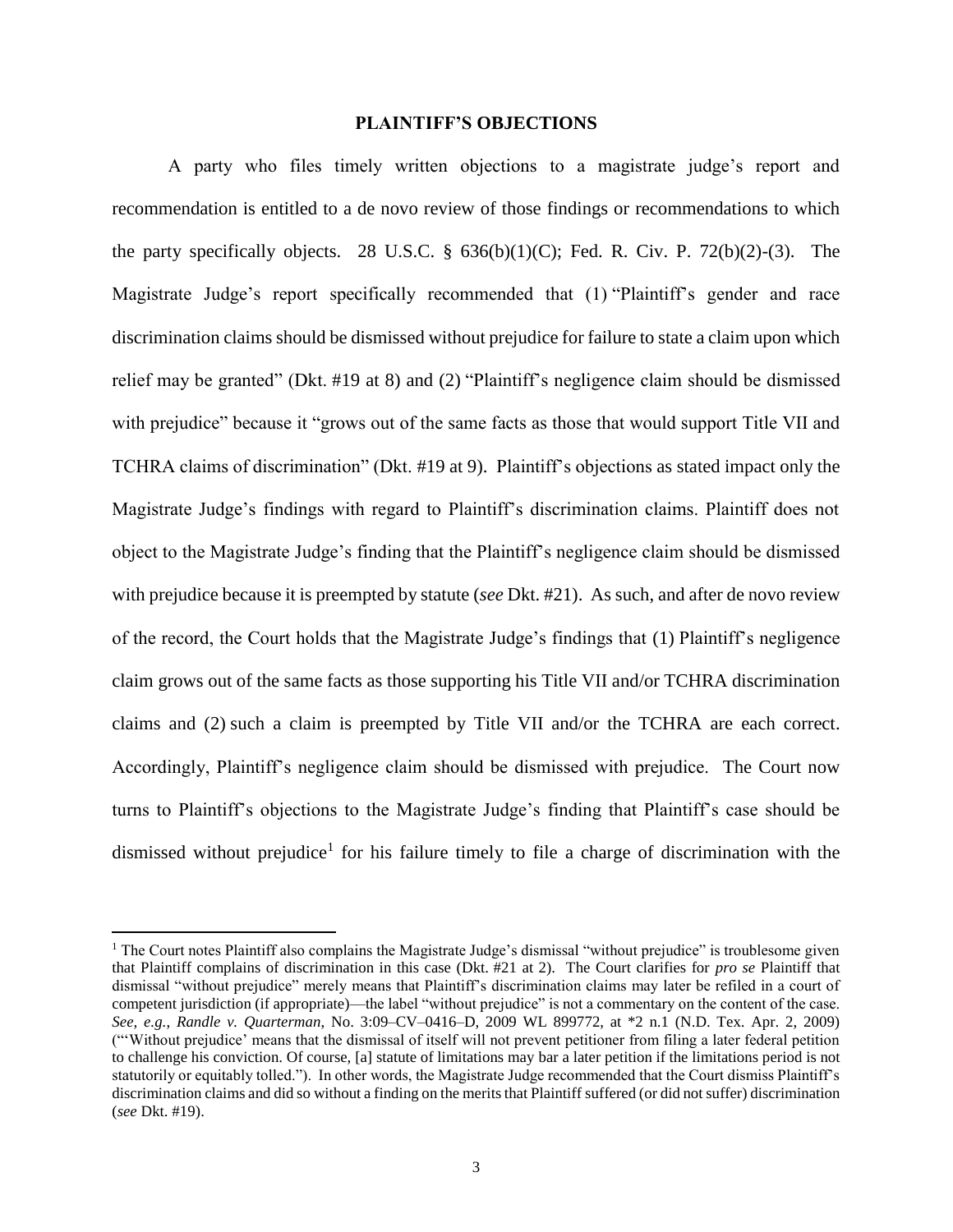appropriate agency before filing suit (Dkt. #21); in response Defendant argues "Plaintiff's objections . . . are based on erroneous interpretations of applicable law[,]" citing Title VII and the TCHRA (Dkt. #22 at 1-2).

#### *Objection: Dismissal of Discrimination Claims*

Plaintiff argues the Magistrate erred in dismissing his race and gender discrimination claims for his failure timely to file a charge of discrimination with either the EEOC or the TWC (Dkt. #21 at 1). Specifically, Plaintiff contends as he did before the Magistrate Judge that the "EEOC does not prevent Plaintiff [from] fil[ing] any Civil Law Suit directly against [D]efendant[,]" presumably without first obtaining a charge of discrimination (Dkt. #21 at 1). Plaintiff points to his Exhibit 1 in support of this argument, which contains an excerpt from the EEOC's website titled "How to File a Charge of Employment Discrimination" (Dkt. #21, Exhibit 1). Plaintiff also represents he has contacted the EEOC at this point to "escalate" his case, but even now he does not state or show that he has filed a complaint and/or received a right to sue letter (Dkt. #21). Defendant in response posits that, pursuant to Title VII and the TCHRA, Plaintiff must exhaust administrative remedies before he may file suit (Dkt. #22).

Prior to filing a civil action against an employer for purported discrimination, an employee must timely file a complaint and receive a right to sue letter from the appropriate agency (such as the EEOC or the TWC). *Taylor v. Books A Million, Inc.*, 296 F.3d 376, 378-79 (5th Cir. 2002). This timely filing rule is twofold: first, a complainant must file a complaint with the agency "within 300 days after the occurrence of the discriminatory conduct" in order to receive a notice of right to sue, *Burrell v. Crown Cent. Petroleum, Inc.*, 255 F. Supp. 2d 591, 603-04 (2003); in turn, the complainant must then file suit within ninety days of receipt of such notice, *Taylor*, 296 F.3d at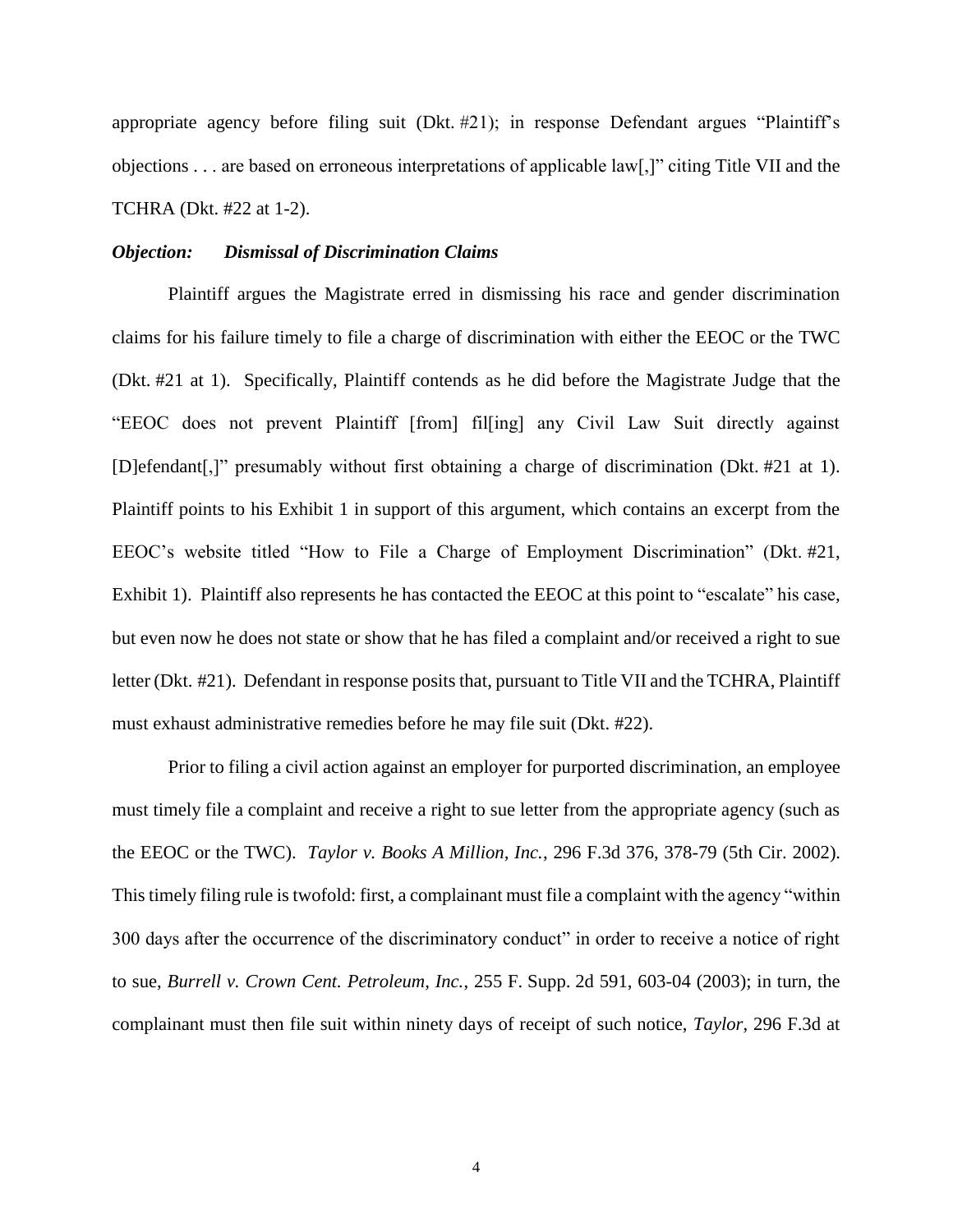379. Further, timely filing "is not a jurisdictional prerequisite" in this circuit. *Id.*<sup>2</sup> Indeed, equitable doctrines may apply to modify these time periods so that a complainant may bring suit later than permitted where the complainant shows the circumstances call for a departure from the general rule. *Baker v. McHugh*, F. App'x ... 2016 WL 7046615, at \*3 (5th Cir. Dec. 2, 2016) (per curiam) (citing *Zipes v. Trans World Airlines, Inc.*, 455 U.S. 385, 393 (1982)). A court accordingly should dismiss without prejudice claims that the complainant failed timely to file before the appropriate agency unless the complainant has shown some equitable modification doctrine applies. *Id.* at \*2-3 (affirming dismissal without prejudice where *pro se* litigant pleaded no facts that would support equitable tolling and where litigant had not met the timely filing requirements prior to filing suit); *see also Walker v. Potter*, 348 F. App'x 77, 78-79 (5th Cir. 2009) (per curiam) (affirming dismissal without prejudice but noting district court erred in dismissing under Rule 12(b)(1)).

The period in which Plaintiff could have timely filed a complaint with either the EEOC or the TWC lapsed on August 9, 2015—300 days following his termination. *See Burrell*, 255 F. Supp. 2d at 603-04. Plaintiff filed the instant suit in state court on October 9, 2015—361 days following his termination (*see* Dkt. #3, Exhibit B; Dkt. #8 at 2). Plaintiff does not argue any equitable doctrine should apply to toll the timely filing period, nor does Plaintiff allege or evidence any facts that would permit the Court to find tolling appropriate here (*see* Dkt. #3, Exhibit B; Dkt. #11 at 1-2; *see also* Dkt. #8 at 1-2; Dkt. #12). Plaintiff has failed to exhaust. In light of the foregoing, the Court finds the Magistrate Judge's recommendation that Plaintiff's discrimination

 $\overline{a}$ 

<sup>&</sup>lt;sup>2</sup> The Court notes the Magistrate Judge found that this case does not implicate the broader requirement to exhaust administrative remedies, which arguably *is* jurisdictional in this circuit (*see* Dkt. #19 at 5-6 & 6 n.2). The Court agrees and accordingly does not reach the question of whether a complainant's failure to exhaust administrative remedies in the Title VII context divests the Court of subject matter jurisdiction.